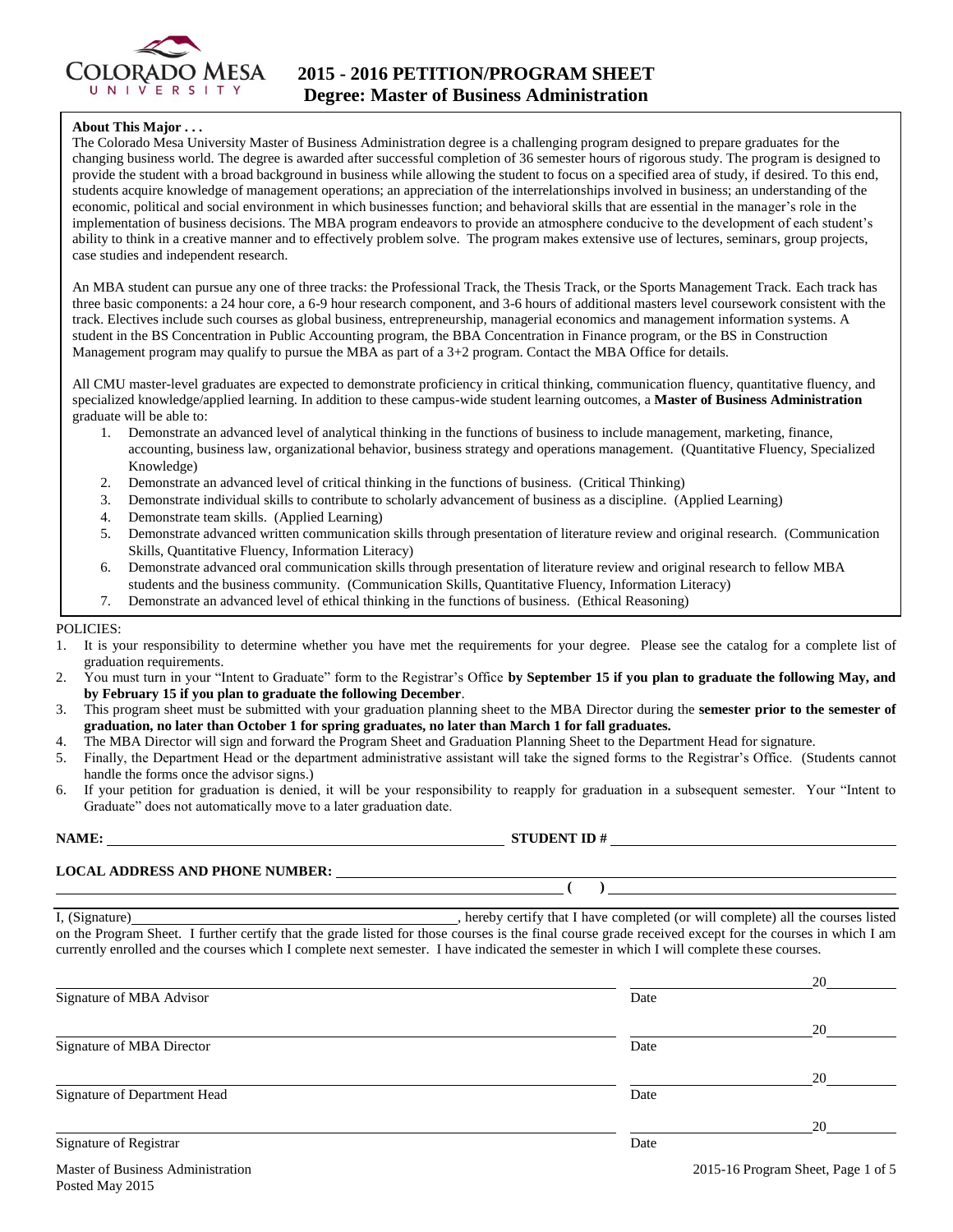**Students should work closely with their MBA advisor when selecting and scheduling courses prior to registration.** 

### **Admission to the MBA Program.** An applicant must:

- Possess an undergraduate degree from a regionally accredited college or university;
- Demonstrate evidence of a strong academic background and the ability to pursue advanced study;
- Demonstrate evidence of appropriate English, reading, and writing skills;
- Demonstrate critical thinking skills;
- Have earned a GPA of 3.0 or better from the most recent 60 credit hours of course work earned toward a bachelor's degree, including required leveling courses;
- Have a cumulative 3.0 GPA or better in prior graduate work;
- Take the GRE and have results sent to the MBA Office. The GMAT score will be considered as an alternative to the GRE
- Write a 2,500–3,000 word essay in APA style on an important global business current event, demonstrating potential for MBA-level writing and research ability. The essay is written in a controlled setting: see MBA Director.
- Provide a current resume containing a detailed work history;
- Provide two professional and/or academic recommendations;
- Interview, if required, with members of MBA Committee;
- Meet other program admission requirements as determined by the MBA Director.
- An international student must take the TOEFL and achieve a score of 550 or higher, and meet other requirements as specified under International Student Admission criteria.

#### **Degree Requirements:**

- Admission to the program also follows all general admissions policies & procedures for graduate programs outlined in the university catalog.
- 36 Semester Hours are required for the MBA Degree.
- No class grade lower than "B" will be counted in the degree.
- It is the student's responsibility to read, understand, and follow all policies and procedures in the MBA Handbook.
- **Prior to completing his/her first semester or first six hours of the program a student must file a Degree Planning Sheet with the MBA office to delineate that student's specific degree requirements.**

#### **Leveling Courses (18 Semester Hours)**

An applicant can demonstrate, through academic transcripts, an appropriate background in the core requirements listed below. A student without this background or adequate depth in this background will be required to complete leveling requirements. This requirement must be met prior to acceptance to the MBA.

| Course No       | Title                                  | Sem.Hrs Grade | Term |
|-----------------|----------------------------------------|---------------|------|
| ACCT 201        | <b>Financial Accounting</b>            | 3             |      |
| <b>CISB 101</b> | <b>Business Info Technology</b>        | 3             |      |
| <b>FINA 301</b> | <b>Managerial Finance</b>              | 3             |      |
|                 | MANG 201 Principles of Management      | 3             |      |
|                 | MARK 231 Principles of Marketing       | 3             |      |
|                 | STAT 200 Probability and Statistics    | 3             |      |
|                 | or CISB 241 Intro to Business Analysis | 3             |      |

## **MBA Program** (36 semester hours)

### **I. Required MBA Core Courses** (24 Semester Hours)**:**

| Title<br>Course No                    | Sem.Hrs Grade | Term |
|---------------------------------------|---------------|------|
| <b>ACCT 500 Managerial Accounting</b> | 3             |      |
| BUGB 500 Advanced Business Law        |               |      |
| and Ethics                            | 3             |      |
| FINA 500 Financial Strategy           | 3             |      |
| <b>MANG 500 Advanced Management</b>   |               |      |
| Theory                                | 3             |      |
| <b>MANG 501 Operations Management</b> | 3             |      |
| MANG 510 Organizational Theory        |               |      |
| and Behavior                          | 3             |      |
| <b>MANG 590 Business Strategy</b>     | 3             |      |
| <b>MARK 500 Marketing Strategy</b>    | 3             |      |

### **II. MBA Research Component** (6-9 Semester Hours):

| <b>BUGB 530 Research Design</b> | 3 |  |
|---------------------------------|---|--|
| and one of the following:       |   |  |
| BUGB 595 Research Practicum or  | 3 |  |
| BUGB 590 Thesis                 | h |  |

### **III. Choose One Track** (3-6 Semester Hours):

### **Professional Track**

Must take BUGB 595 (above) and 6 semester hours of 500-level electives in Dept of Business as approved by MBA Director

| ___ |  |
|-----|--|

#### **Thesis Track**

Must take BUGB 590 (above) and 3 semester hours of 500-level electives in Dept of Business as approved by MBA Director \_\_\_\_\_\_\_\_ \_\_\_\_\_\_\_\_\_\_\_\_\_\_\_\_\_\_\_\_\_\_ 3 \_\_\_\_\_ \_\_\_\_\_\_\_\_

#### **Sports Management Track**

Must take BUGB 595 (above) and the following two courses KINE 500 Facility and Equipment

| Management in Sport        |  |
|----------------------------|--|
| KINA 510 Event and Program |  |
| Management in Sport        |  |

## **V. Other Requirements:**

Following three items must be passed in the last spring semester:

| Requirement                                           | Date Completed Pass/Fail |  |
|-------------------------------------------------------|--------------------------|--|
| Written Comprehensive Exam<br>Written Research Report |                          |  |
| <b>Oral Research Presentation</b>                     |                          |  |

During a student's entire MBA program, the student must also have followed all policies and procedures contained within the MBA Handbook.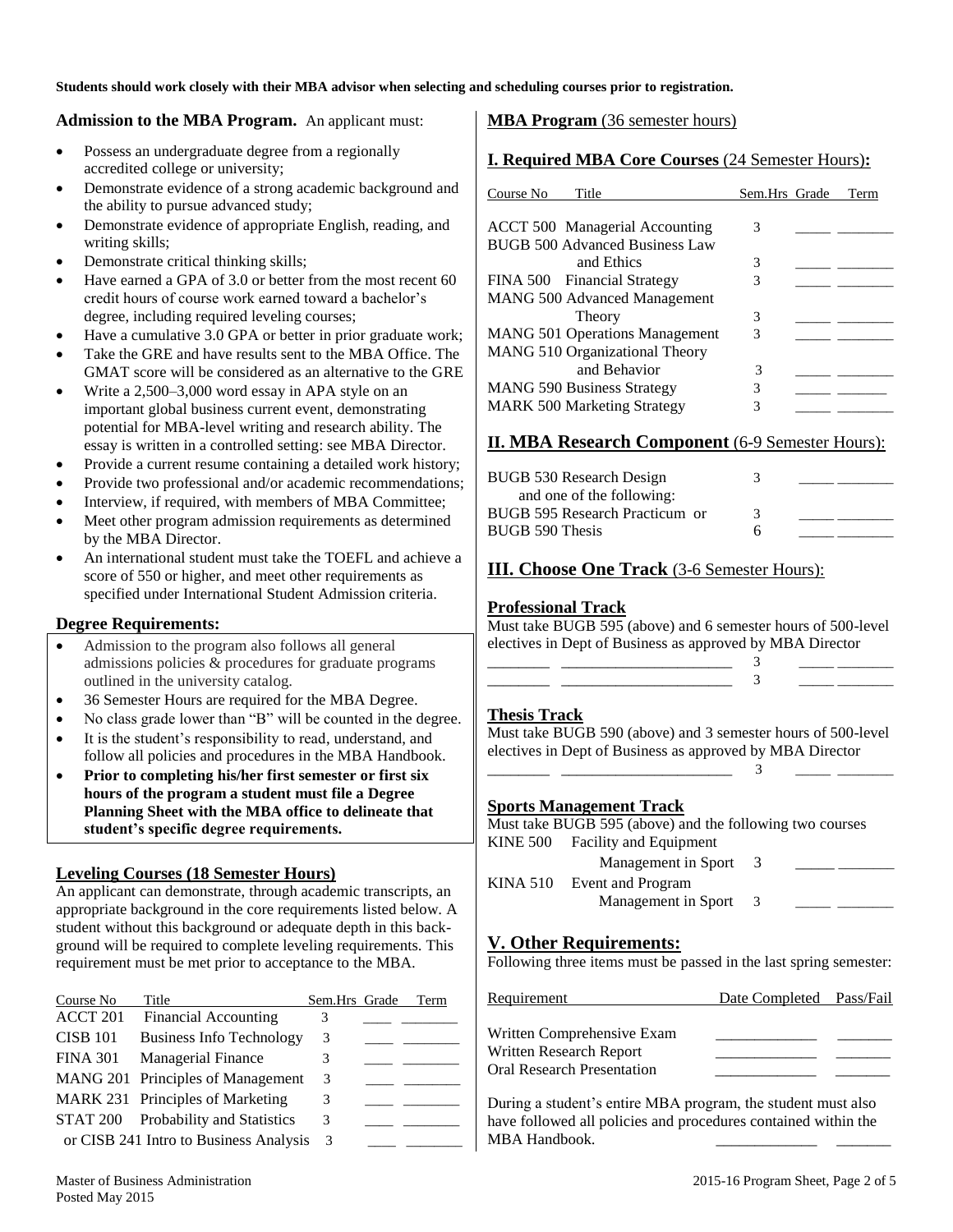# **SUGGESTED COURSE SEQUENCING FOR THE MASTER OF BUSINESS ADMINISTRATION**

Certain courses may have prerequisites or are only offered during Fall or Spring semesters. It is the student's responsibility to meet with the assigned advisor and check the two-year course matrix for course availability. Students may take more or fewer courses, but must complete all program requirements within six years.

# **Option 1. The following is a recommended sequence of course work for those on a three-year graduation path who have completed all leveling courses.**

|                          |                                             |                 | <b>YEAR ONE</b>          |                                    |                |
|--------------------------|---------------------------------------------|-----------------|--------------------------|------------------------------------|----------------|
| <b>Fall Semester</b>     |                                             | <b>Hours</b>    | <b>Spring Semester</b>   |                                    | <b>Hours</b>   |
| <b>MANG 500</b>          | <b>Advanced Management Theory</b>           | 3               | <b>MANG 510</b>          | Organizational Theory and Behavior |                |
| ACCT 500                 | Managerial Accounting                       |                 | <b>MARK 500</b>          | <b>Marketing Strategy</b>          | $\overline{3}$ |
|                          |                                             | $\frac{3}{6}$   |                          |                                    | 6              |
|                          |                                             |                 | <b>YEAR TWO</b>          |                                    |                |
| <b>Fall Semester</b>     |                                             | <b>Hours</b>    | <b>Spring Semester</b>   |                                    | <b>Hours</b>   |
| <b>MANG 501</b>          | <b>Operations Management</b>                | 3               | <b>FINA 500</b>          | <b>Financial Strategy</b>          |                |
| <b>BUGB 500</b>          | <b>Advanced Business Law and Ethics</b>     |                 | <b>Course from Track</b> |                                    |                |
|                          | $\overline{3}$                              |                 |                          |                                    | $\frac{3}{6}$  |
|                          |                                             | $rac{3}{6}$     |                          |                                    |                |
|                          |                                             |                 | <b>YEAR THREE</b>        |                                    |                |
| <b>Fall Semester</b>     |                                             | <b>Hours</b>    | <b>Spring Semester</b>   |                                    | <b>Hours</b>   |
| BUGB 530 Research Design |                                             | 3               |                          | <b>BUGB 595 Research Practicum</b> |                |
|                          | Course from Track (except for Thesis Track) |                 |                          | OR BUGB 590 Thesis                 |                |
|                          |                                             | $\frac{3}{3-6}$ |                          | <b>MANG 590 Business Strategy</b>  |                |
|                          |                                             |                 |                          |                                    | $6-9$          |

# **Option 2. The following is a recommended sequence of course work for those on a two-year graduation path who have completed all leveling courses**.

|                      |                                         |                | <b>YEAR ONE</b>        |                                             |                |
|----------------------|-----------------------------------------|----------------|------------------------|---------------------------------------------|----------------|
| <b>Fall Semester</b> |                                         | <b>Hours</b>   | <b>Spring Semester</b> |                                             | <b>Hours</b>   |
| <b>MANG 500</b>      | <b>Advanced Management Theory</b>       | 3              | <b>MANG 510</b>        | Organizational Theory and Behavior          | 3              |
| ACCT 500             | <b>Managerial Accounting</b>            | 3              | <b>FINA 500</b>        | <b>Financial Strategy</b>                   | 3              |
| Course from Track    |                                         | $\overline{3}$ | <b>MARK 500</b>        | <b>Marketing Strategy</b>                   | $\overline{3}$ |
|                      |                                         | 9              |                        |                                             | 9              |
|                      |                                         |                | <b>YEAR TWO</b>        |                                             |                |
| <b>Fall Semester</b> |                                         | <b>Hours</b>   | <b>Spring Semester</b> |                                             | <b>Hours</b>   |
| <b>MANG 501</b>      | <b>Operations Management</b>            | 3              |                        | Course from Track (except for Thesis Track) | 3              |
| <b>BUGB 500</b>      | <b>Advanced Business Law and Ethics</b> | 3              | <b>BUGB 595</b>        | <b>Research Practicum</b>                   | $3-6$          |
| <b>BUGB 530</b>      | Research Design                         | <u>3</u>       | OR BUGB 590 Thesis (6) |                                             |                |
|                      |                                         | $6-9$          | <b>MANG 590</b>        | <b>Business Strategy</b>                    |                |

Master of Business Administration 2015-16 Program Sheet, Page 3 of 5

9-12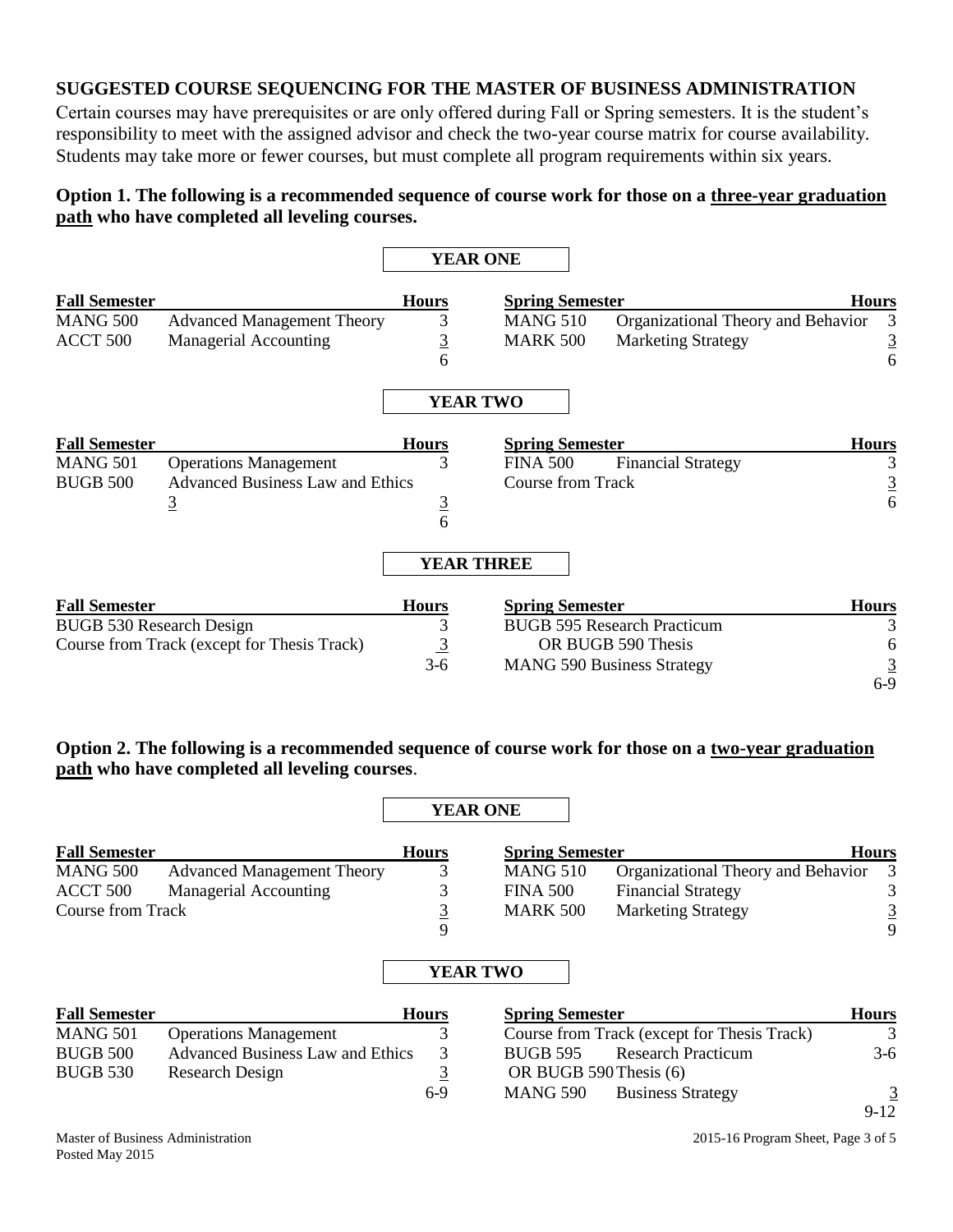# **Option 3. The following is a required sequence of course work for a student in the Accounting 3+2 Program who has completed all leveling courses and has met the following requirements:**

- 1. Must be accepted into the 4 year BS in Public Accounting program.
- 2. Must have completed at least 11 hours of ACCT courses & have completed or be enrolled in ACCT 322.
- 3. Must be classified as a senior (90 or more credit hours including hours currently enrolled in).
- 4. Must have at least a 3.00 overall G.P.A.
- 5. Must have at least a 3.00 G.P.A. in ACCT courses and pending completion of ACCT 322 with a C or better
- 6. Must have met with MBA Director and have been approved for study in the 3+2 program.

|                      | <b>YEAR FOUR of BS Concentration in Public Accounting</b> |              |                        |                                                |                |
|----------------------|-----------------------------------------------------------|--------------|------------------------|------------------------------------------------|----------------|
| <b>Fall Semester</b> |                                                           | <b>Hours</b> | <b>Spring Semester</b> |                                                | <b>Hours</b>   |
|                      | Six to nine hours of undergraduate program                | 3-6          |                        | Six to nine hours of undergraduate program     | $6-9$          |
| ACCT 500             | Managerial Accounting                                     |              | <b>MANG 510</b>        | Organizational Theory & Behavior               | 3              |
| <b>BUGB 500</b>      | Advanced Business Law and Ethics                          |              | <b>MARK 500</b>        | <b>Marketing Strategy</b>                      | $\overline{3}$ |
| <b>MANG 500</b>      | <b>Advanced Management Theory</b>                         |              |                        |                                                | $12 - 15$      |
|                      |                                                           | $12 - 15$    |                        |                                                |                |
|                      |                                                           |              | <b>YEAR FIVE</b>       |                                                |                |
| <b>Fall Semester</b> |                                                           | <b>Hours</b> | <b>Spring Semester</b> |                                                | <b>Hours</b>   |
|                      | Six to nine hours of undergraduate program                | $6-9$        |                        | Three hours of undergraduate program           | 3              |
| <b>MANG 501</b>      | <b>Operations Management</b>                              | 3            | <b>FINA 500</b>        | <b>Financial Strategy</b>                      |                |
| <b>BUGB 530</b>      | Research Design                                           | 3            |                        | Course from MBA Track (or take in summer term) | 3              |
|                      | Course from MBA Track (or take during summer)             | $0 - 3$      | <b>BUGB 595</b>        | <b>Research Practicum</b>                      |                |

BUGB 595 Research Practicum MANG 590 Business Strategy

# **Option 4. The following is a required sequence of course work for a student in the BBA in Finance 3+2 Program who has completed all leveling courses and met the following requirements:**

1. Must be fully accepted into BBA program, i.e., must have completed 17 hours of BBA Foundation Courses.

2. Must be classified as a senior, i.e., earned 90 or more credit hours.

3. Must have followed the recommended course sequence in the BBA Finance Concentration for the first three years.

12-15

4. Must have at least a 3.25 overall GPA.

5. Must have at least a 3.25 GPA in the BBA major.

6. Must have met with MBA Director and have been approved for study in the 3+2 program.

|                                        |              | <b>YEAR FOUR of BBA Concentration in Finance</b> |                                               |              |
|----------------------------------------|--------------|--------------------------------------------------|-----------------------------------------------|--------------|
| <b>Fall Semester</b>                   | <b>Hours</b> | <b>Spring Semester</b>                           |                                               | <b>Hours</b> |
| <b>MANG 471 Operations Management</b>  |              | <b>MANG 491</b>                                  | <b>Business Strategy</b>                      |              |
| <b>BUGB 401 International Business</b> |              | <b>BBA</b> Elective                              |                                               | 3            |
| <b>Finance Concentration Elective</b>  |              |                                                  | MBA Elective in Track (or take during summer) | $0 - 3$      |
| MANG 500 Advanced Management Theory    |              | MANG 510                                         | Organizational Theory & Behavior              | 3            |
| <b>ACCT 500 Managerial Accounting</b>  |              | <b>FINA 500</b>                                  | <b>Financial Strategy</b>                     | 3            |
|                                        | 15           | <b>MARK 500</b>                                  | <b>Marketing Strategy</b>                     |              |

|                      |                                    |              | <b>YEAR FIVE</b>                  |                                               |              |
|----------------------|------------------------------------|--------------|-----------------------------------|-----------------------------------------------|--------------|
| <b>Fall Semester</b> |                                    | <b>Hours</b> | <b>Spring Semester</b>            |                                               | <b>Hours</b> |
| <b>FINA 320</b>      | <b>Fundamentals of Investments</b> |              | <b>FINA 420</b>                   | Security Analysis/Portfolio Mgt               | 3            |
| <b>FINA 431</b>      | International Financial Mgmt       |              | <b>FINA 451</b>                   | Financial Mgmt, Theory & Apps.                | 3            |
| BUGB 500             | Advanced Business Law and Ethics   |              | <b>BUGB 590</b>                   | <b>Business Strategy</b>                      | 3            |
| MANG 501             | <b>Operations Management</b>       |              | <b>BBA</b> Concentration Elective |                                               | 3            |
| <b>MANG 530</b>      | Research Design                    |              | <b>BUGB 595</b>                   | <b>Research Practicum</b>                     | 3            |
|                      |                                    | 15           |                                   | Course from MBA Track (or take during summer) | $0 - 3$      |

Master of Business Administration 2015-16 Program Sheet, Page 4 of 5

 $\frac{3}{15}$ 

15-18

15-18